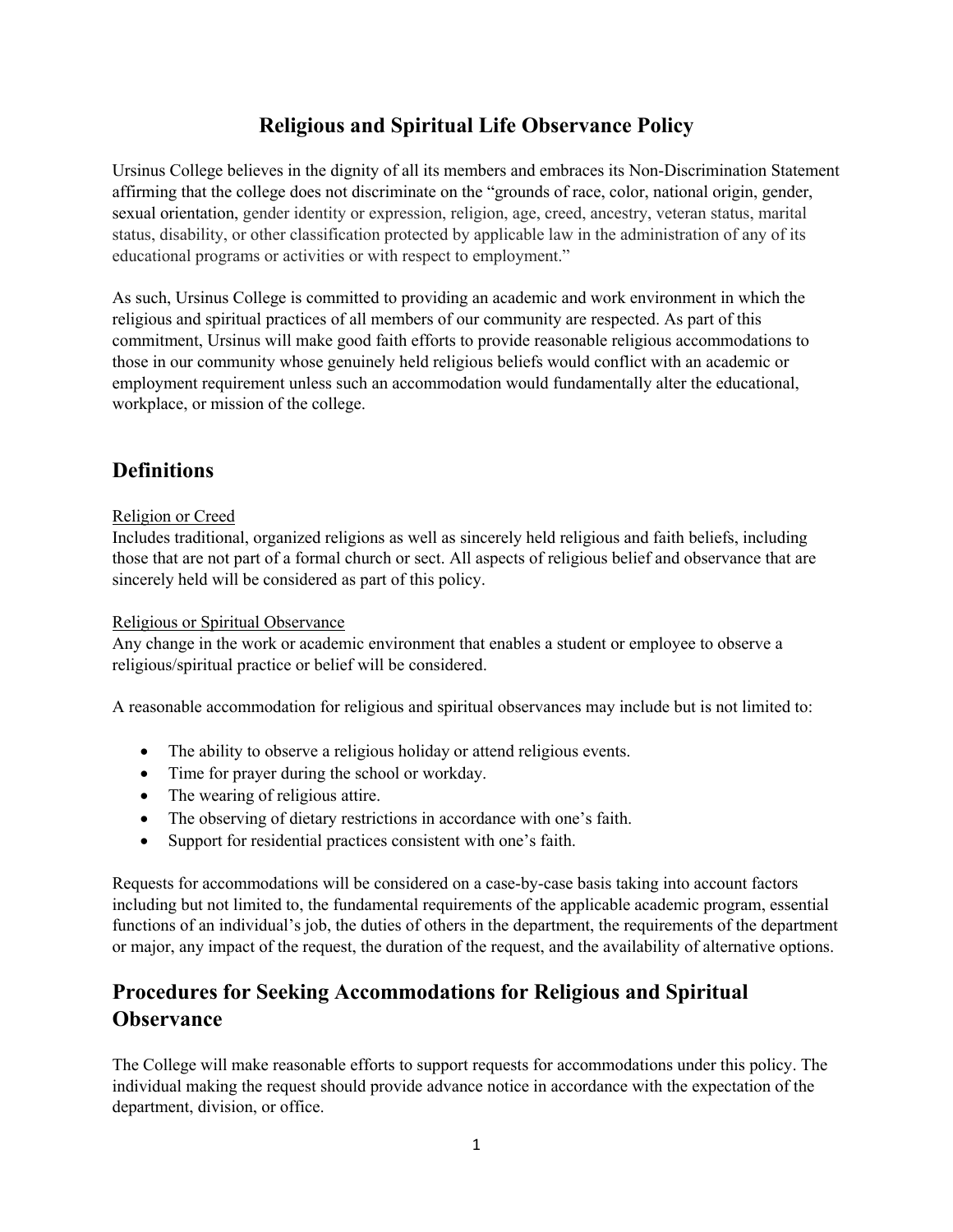#### **Students**

 Students who expect to miss classes, examinations, or other assignments due to religious observance shall on which they will be absent by submitting a written request two weeks before the observance to the be provided with a reasonable alternative opportunity to complete their academic obligations. It is the responsibility of students to provide faculty with reasonable notice of the dates of religious observances instructor. The faculty member and the student should discuss reasonable alternatives.

 A student making a request specifically for final exams must complete and submit the following form: <https://www.ursinus.edu/live/files/3342-religious-accommodation-during-exams>

 Absence from classes or examinations for religious reasons does not excuse students from responsibility measures if the student fails to complete any alternative assignment or examination. for any part of the course work required during the period of absence. The instructor may take appropriate

#### **Employees**

 All employees may submit a written request for accommodations in support of religious and spiritual observance to their department head or supervisor. Employees may also submit a request to the Office of Human Resources.

 Employees who anticipate being absent from work because of a religious or spiritual observance must business days in advance. submit a request for time off in advance and as soon as they become aware of the need or at least (14)

 *accommodations as part of a sincerely held belief. Please contact Reverend Terri Ofori to discuss such The college hopes to honor the cultural, dietary, and housing-related needs of those requesting religious needs.* 

### **Resources**

**Interfaith Calendar**  <http://www.interfaith-calendar.org>/

 Barbara Boris **Registrar's Office**  [bboris@ursinus.edu](mailto:bboris@ursinus.edu) 610.409.3605

**Dining Services**  Michael Forstoffer [mforstoffer@ursinus.edu](mailto:mforstoffer@ursinus.edu)  610.409.3382

 **Coordinator of Jewish Life**  Alexandria Frisch